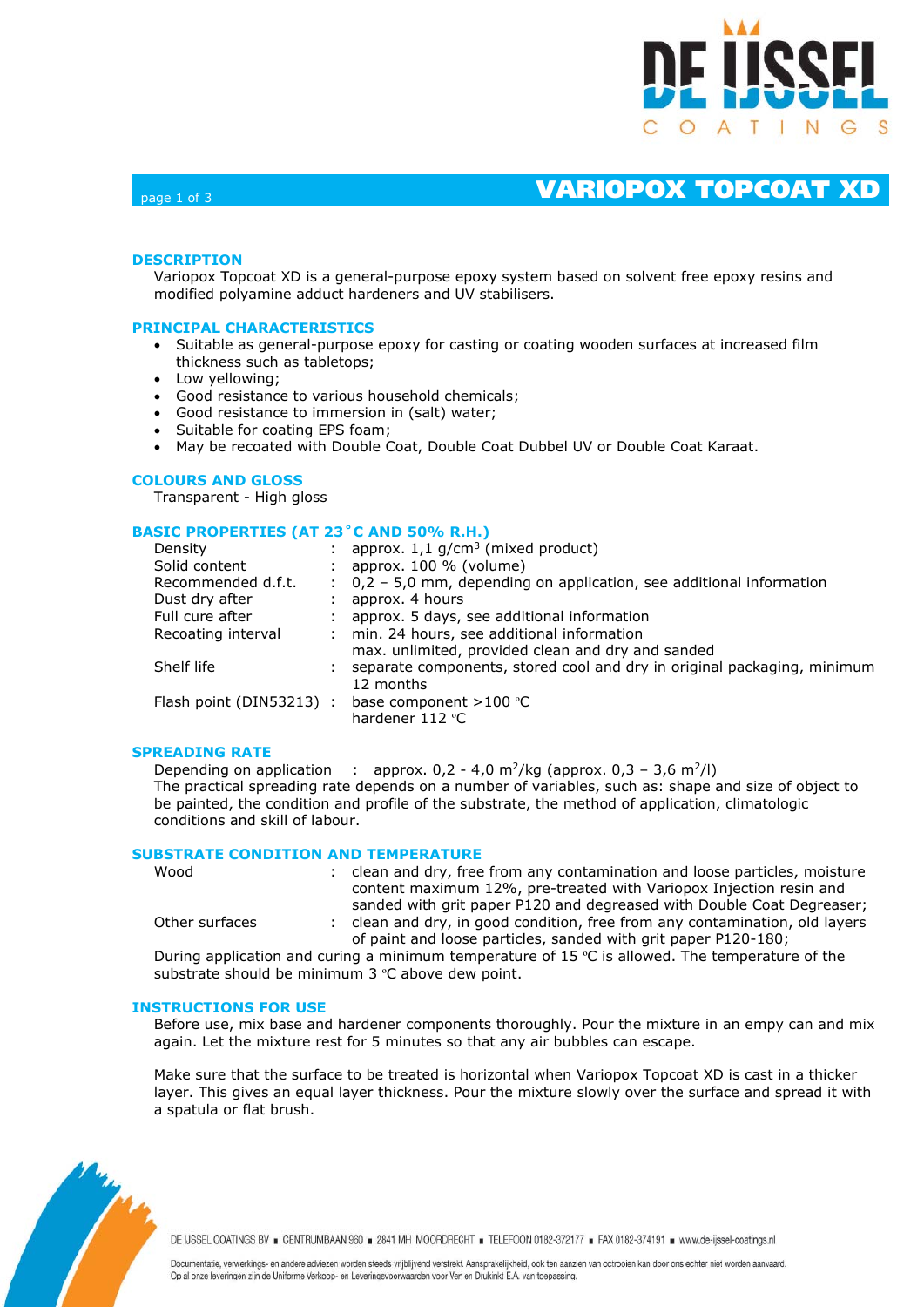

# page 2 of 3 **VARIOPOX TOPCOAT XD**

Ensure that the surface is completely free of pores. A pore can lead to an air bubble or pinhole. For this reason, we always recommend a first layer of Variopox Injection Resin. You can remove any air bubbles by gently heating the surface during curing.

| Mixing ratio   | $\pm$ 67,0 base $\pm$ 33,0 hardener (by weight)<br>67,0 base: 33,0 hardener (by volume)<br>Do not prepare more material than can be applied within the pot life of the<br>mixture. |
|----------------|------------------------------------------------------------------------------------------------------------------------------------------------------------------------------------|
| Induction time | none at 20 °C                                                                                                                                                                      |
| Pot life       | 30 minutes at 25 $°C$                                                                                                                                                              |
|                | 40 minutes at 20 $^{\circ}$ C                                                                                                                                                      |

The potlife depends on the total volume of the mixture.

50 minutes at 15 ºC

Application with:

|                 | Brush/roller                                           |
|-----------------|--------------------------------------------------------|
| Type thinner    | n.a.                                                   |
| % of thinner    |                                                        |
| Nozzle orifice  | n.a.                                                   |
| Nozzle pressure | n.a.                                                   |
| Cleaning        | Double Coat Brush<br>thinner, Double<br>Coat Degreaser |

# **ADDITIONAL INFORMATION**

Recoating and curing Variopox Topcoat XD:

|                                                                                                                                                        | $15^{\circ}$ C | $20^{\circ}$ C | $25^{\circ}$ C |
|--------------------------------------------------------------------------------------------------------------------------------------------------------|----------------|----------------|----------------|
| Minimum, with Variopox Topcoat<br>XD, after sanding with grit paper<br>P <sub>120</sub>                                                                | 36 hours       | 24 hours       | 24 hours       |
| Minimum, with Double Coat<br>DC008, Double Coat Dubbel UV or<br>Double Coat Karaat, after sanding<br>with grit paper P180                              | 14 days        | 14 days        | 14 days        |
| Maximum, with Variopox Topcoat<br>XD, Double Coat DC008, Double<br>Coat Dubbel UV or Double Coat<br>Karaat, after sanding with grit<br>paper P120-P180 | unlimited      | unlimited      | unlimited      |
| Fully cured after                                                                                                                                      | 7 days         | 5 days         | 5 days         |

Recommended film thickness

The recommended film thickness is for each layer and depends on the application method. We recommend a film thickness of maximum 5 to 10 mm for each layer. A thicker layer can lead to additional heat development during curing, which can influence the transparency.

• Pot life

Do not continue application when the pot life is about to end. As the reaction between base and hardener has progressed, a poor adhesion will be the result.



DE IJSSEL COATINGS BV CENTRUMBAAN 960 = 2841 MH MOORDRECHT = TELEFOON 0182-372177 = FAX 0182-374191 = www.de-ijssel-coatings.nl